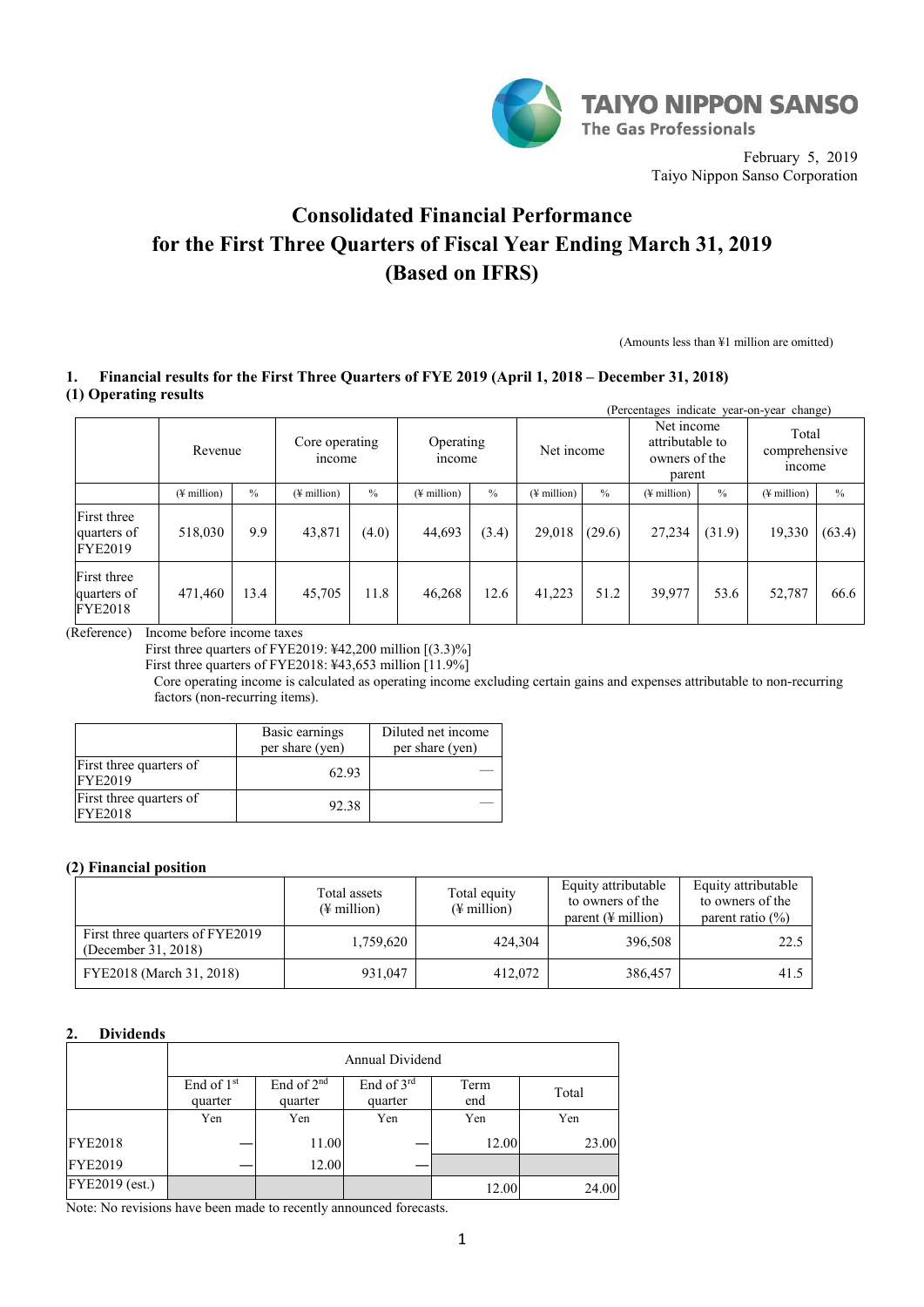|              | (Percentages indicate year-on-year change) |               |                          |      |                                |               |                                                       |               |             |                             |       |
|--------------|--------------------------------------------|---------------|--------------------------|------|--------------------------------|---------------|-------------------------------------------------------|---------------|-------------|-----------------------------|-------|
|              | Revenue                                    |               | Core operating<br>income |      | Net income<br>Operating income |               | Net income<br>attributable to owners<br>of the parent |               |             | Basic earnings<br>per share |       |
|              | $(\frac{1}{2})$ million                    | $\frac{0}{0}$ | $(\frac{1}{2})$ million  | $\%$ | $(\frac{1}{2})$ million        | $\frac{0}{0}$ | $(\frac{1}{2})$ million                               | $\frac{0}{0}$ | (¥ million) | $\frac{0}{0}$               | (Yen) |
| Full<br>term | 735,000                                    | 13.7          | 66,500                   | 10.8 | 67,000                         | 11.9          | 43,000                                                | (15.3)        | 41,000      | (16.2)                      | 94.74 |

### **3. Forecasts for business operations for FYE2019 full term (April 1, 2018 – March 31, 2019)**

Note: Revisions of the latest forecast of consolidated operating performance: Yes

(Reference) Income before income taxes

FYE2019 full term: ¥61,500 million [10.0%]

**4. Explanation concerning the appropriate use of forecasts for business operations and other notable matters** This report contains business forecasts and other forward-looking statements that are based on information currently available to the Company and certain assumptions judged to be reasonable by management. The Company gives no assurances that business forecasts will be attained. Moreover, actual results may differ materially from business forecasts due to various factors.

# **5. General information relating to the first three quarters results**

In the first three quarters of the fiscal year under review (from April 1, 2018 to December 31, 2018), in the TNSC Group's business environment, the production activities in both domestic and overseas manufacturing industries were strong, and shipments of air separation gases (oxygen, nitrogen, and argon) were steady. In the electronics-related field, deliveries in some product fields displayed a tendency to slow down in Japan.

Against this backdrop, the Taiyo Nippon Sanso Group (TNSC Group) achieved the following results for the first three quarters of the fiscal year under review. Revenue on a consolidated basis increased 9.9% year on year to ¥518,030 million, core operating income decreased 4.0% to ¥43,871 million, operating income decreased 3.4% to ¥44,693 million, and net income attributable to owners of the parent decreased by 31.9% to ¥27,234 million.

The Company completed the acquisition of the European business of Praxair, Inc. of the United States on December 3, 2018. The adjusted amount of consolidated segment income for the first three quarters of the fiscal year under review includes ¥2,762 million in acquisition-related expenses for the European business (advisory costs, etc.).

Core operating income is calculated as operating income excluding certain gains and expenses attributable to nonrecurring factors (non-recurring items).

A breakdown of business performance by reportable segment is as follows. Segment income represents core operating income.

From the first quarter of the fiscal year under review, the TNSC Group changed its reportable segments. Therefore, to facilitate the year-on-year comparisons shown below, the figures for the corresponding period of the preceding fiscal year have been reclassified based on the changes to the reportable segments. Moreover, from the third quarter of the fiscal year under review, the Gas Business in Europe has been added as a reportable segment, and the results of the European business acquired from Praxair, Inc. of the United States have been presented in this segment.

### **Gas Business in Japan**

In the industrial gas-related business, revenue from air separation gases, a core product, performed steadily for use primarily in the key industries of steel and chemicals. In addition, revenue from on-site business increased since a new on-site plant started operations in October 2017. Hard goods significantly expanded revenue, mainly due to metal processing. In the medical business, there was a contribution to earnings from the medical equipment sales company, IMI Co., Ltd., acquired in October 2018. In the electronics-related field, revenues from electronic materials gases declined.

As a result, in the Gas Business in Japan, revenue increased 7.1% year on year to ¥265,989 million, while segment income decreased 9.4% to ¥21,331 million.

### **Gas Business in the United States**

In the industrial gas-related business, revenue from bulk gas and hard goods increased significantly following a steady performance in the manufacturing sector. In the on-site business, the start of operation at a new project contributed to revenue. In the electronics-related field, revenue from electronic materials gases declined.

As a result, in the Gas Business in the United States, revenue increased 8.0% year on year to ¥138,856 million, and segment income rose 5.0% to ¥10,526 million.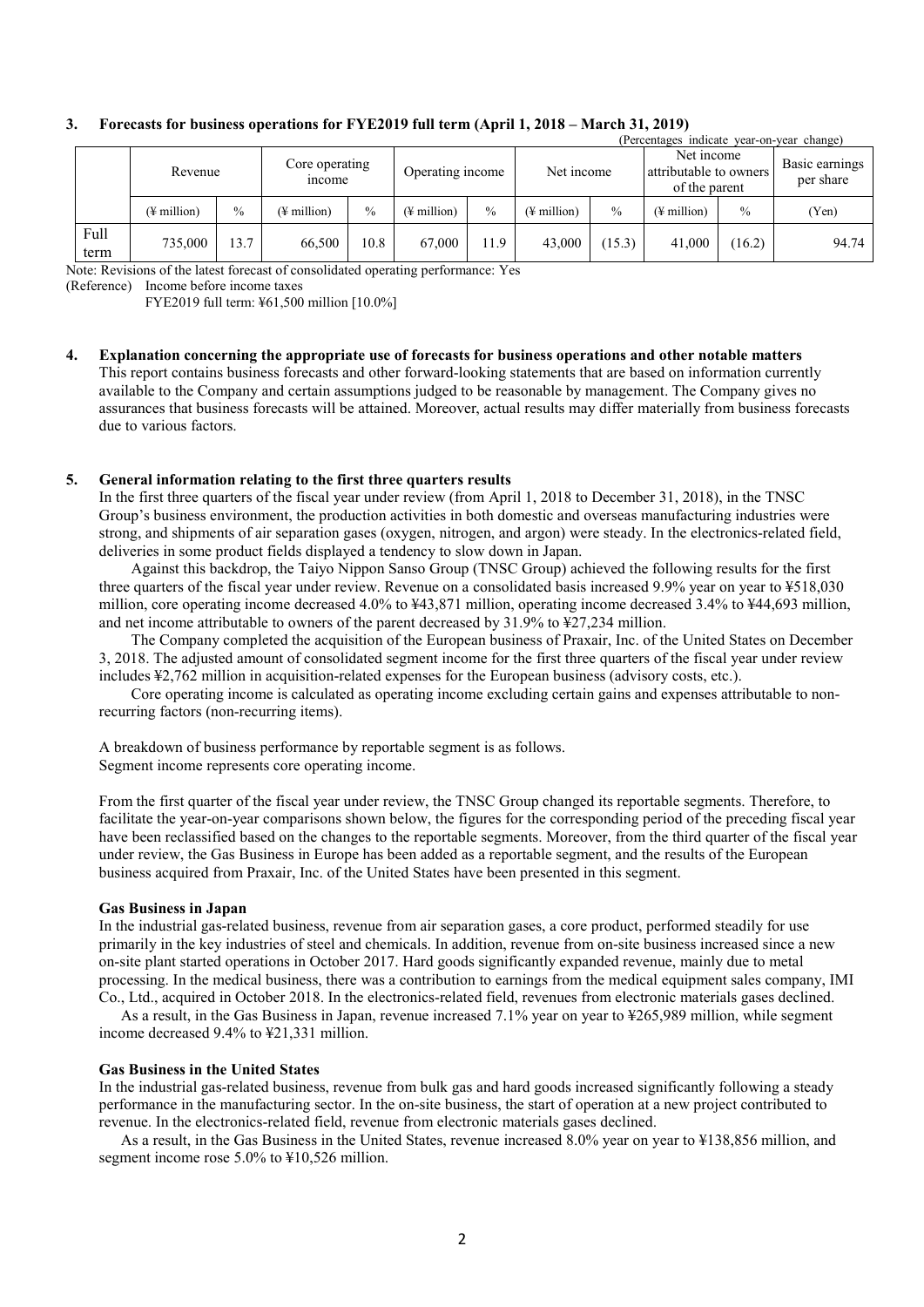#### **Gas Business in Europe**

The European business acquired from Praxair Inc. in the United States comprises the industrial gas business in Germany, Spain, Portugal, Italy, Norway, Denmark, Sweden, the Netherlands and Belgium, the carbon dioxide gas business in the United Kingdom, Ireland, the Netherlands and France, and the helium-related businesses.

In the Gas Business in Europe, revenue was ¥12,687 million and segment income was ¥560 million.

#### **Gas Business in Asia & Oceania**

In the industrial gas-related field, revenue from hard goods, primarily the energy sector, increased in Singapore and Malaysia. In Australia, sales of LPG and related equipment were brisk. In the electronics-related field, revenue declined due to the impact of a change in accounting treatment in Taiwan, however, shipments of electronic materials gases were strong.

As a result of the above, in the Gas Business in Asia & Oceania, revenue increased 5.4% year on year to ¥78,887 million, and segment income rose 17.7% to ¥8,559 million.

#### **Thermos Business**

In the Thermos Business, revenue increased year on year due to recovered sales of vacuum insulated portable mugs and sports-use vacuum bottles in Japan. Overseas, sales were favorable in South Korea.

As a result, in the Thermos Business, revenue increased 9.9% year on year to ¥21,609 million, and segment income increased 12.4% to ¥7,205 million.

### **6. Other**

TNSC concluded a share purchase agreement with Praxair, Inc. of the United States (hereinafter "Praxair") on July 5, 2018 for acquiring the shares of the corporations running a part of Praxair's European business. In accordance with the contract, on December 3, 2018, TNSC acquired the business through its subsidiaries acquired or established in Europe, TNSC Euro-Holding S. L. U. (renamed Nippon Gases Euro-Holding S.L.U on December 19, 2018) and TNSC Germany GmbH, etc.

As a result, the net assets of Nippon Gases Euro-Holding S.L.U. and TNSC Germany GmbH have reached an amount that corresponds to 30% or more of the Company's net assets. Moreover, the capital stocks of Praxair NV, Rivoira S.p.A., and Rivoira Gas S.r.l. have reached an amount that corresponds to 10% or more of the Company's capital stock. Accordingly, these companies now qualify as specified subsidiaries of the Company.

### **7. Change in accounting policy**

From the first quarter of the fiscal year under review, the TNSC Group applies IFRS 15, "Revenue from contracts with customers" (issued in May 2014) and "Clarifications to IFRS 15" (issued in April 2016) (hereinafter collectively referred to as "IFRS 15").

In accordance with the adoption of IFRS 15, the TNSC Group recognizes revenue, based on the following 5-step model, in an amount that reflects the consideration to which the Group expects to be entitled in exchange for goods or services transferred to customers.

Step 1: Identify the contract with the customer

Step 2: Identify performance obligations in the contract

Step 3: Determine the transaction price

- Step 4: Allocate the transaction price to the performance obligations in the contract
- Step 5: Recognize revenue when (or as) the performance obligations are satisfied

The TNSC Group conducts gas businesses in Japan and overseas, mainly for customers in the steel, chemical, and electronics industries, and has built production and sales structures for its main products in Japan, the United States, Europe, and Asia & Oceania. In addition, the TNSC Group conducts the manufacture and sales business of housewares such as stainless steel vacuum bottles.

Regarding product sales in these businesses, because a customer acquires control over a product at the time the product is delivered, TNSC judges that its business obligations have been satisfied and recognizes its revenue, at the time the product is delivered.

Revenue is measured from the price promised in the contract with the customer, after deducting such amounts as discounts, rebates and returns.

The amount of the price in the sales contract of a product is generally collected within one year from the time when control over the product is transferred to a customer, and does not include the important element of the interest.

The impact of the adoption of IFRS 15 on the condensed consolidated financial statements of the TNSC Group was negligible.

When IFRS 15 was adopted, a method, which was recognized as a transitional measure, was used to recognize the cumulative effect of adopting this standard on the date of starting the adoption. However, the cumulative financial impact on the date of starting the adoption of this standard was negligible.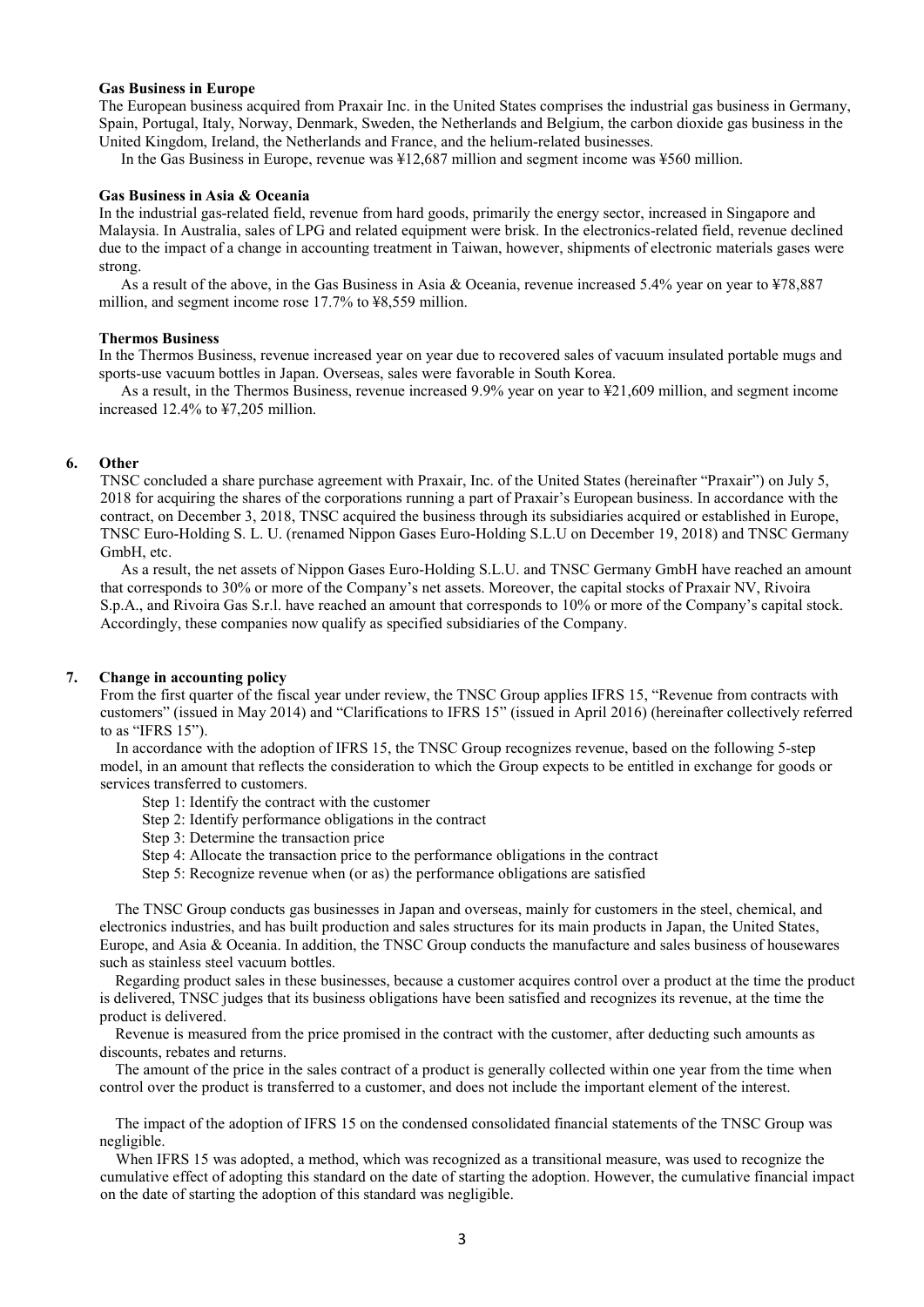# **8. Segment information**

The TNSC Group conducts gas businesses in Japan and overseas, mainly for customers in the steel, chemical, and electronics industries, and has built production and sales structures for its main products in Japan, the United States, Europe, and Asia & Oceania. In addition, the TNSC Group conducts the manufacture and sales business of housewares such as stainless steel vacuum bottles. Therefore, the Company has established the following five reportable segments: Gas Business in Japan, Gas Business in the United States, Gas Business in Europe, Gas Business in Asia & Oceania, and Thermos Business.

# **Changes to reportable segments**

To display the results of the Thermos Business more clearly, from the first quarter of the fiscal year under review the TNSC Group has changed the four existing reportable segments of Gas Business in Japan, Gas Business in the United States, Gas Business in Asia & Oceania, and Thermos & Other Businesses, to the four segments of Gas Business in Japan, Gas Business in the United States, Gas Business in Asia & Oceania, and Thermos Business.

Furthermore, from the third quarter of the fiscal year under review, Gas Business in Europe has been added as a new reportable segment due to the acquisition of the European business of Praxair, Inc. of the United States.

To facilitate the year-on-year comparisons, the figures for the first three quarters of the preceding fiscal year have been reclassified based on the changes to the reportable segments.

The principal products and services included in the five segments are shown in the table below.

| Business segment                            | Main products and services                                                                                                                                                                                                                                                    |  |  |  |  |
|---------------------------------------------|-------------------------------------------------------------------------------------------------------------------------------------------------------------------------------------------------------------------------------------------------------------------------------|--|--|--|--|
| Gas Business in Japan                       |                                                                                                                                                                                                                                                                               |  |  |  |  |
| Gas Business in the<br><b>United States</b> | Oxygen, nitrogen, argon, carbon dioxide, helium, hydrogen, acetylene, gas-related<br>equipment, specialty gases (electronic materials gases, pure gases, etc.), electronics-related<br>equipment and installation, semiconductor manufacturing equipment, cutting and welding |  |  |  |  |
| Gas Business in Europe                      | equipment, welding materials, plants and machinery, liquid petroleum gas (LPG) and related                                                                                                                                                                                    |  |  |  |  |
| Gas Business in Asia &<br>Oceania           | equipment, medical-use gases (oxygen, nitrous oxide, etc.), medical equipment, stable isotopes                                                                                                                                                                                |  |  |  |  |
| Thermos Business                            | Housewares                                                                                                                                                                                                                                                                    |  |  |  |  |

The accounting methods adopted for the reported operating segments are the same as the methods adopted to prepare the consolidated financial statements for the preceding fiscal year. Revenue from inter-segment transactions and transfers is based primarily on prevailing market prices.

# **(1) Figures of revenue and income (loss) by reportable segment**

First Three Quarters, FYE2018 (April 1, 2017 – December 31, 2017)

|                                                                    |                                    |                                                |                           |                                         |                            |         |                         | $(\frac{1}{2}$ million)                 |
|--------------------------------------------------------------------|------------------------------------|------------------------------------------------|---------------------------|-----------------------------------------|----------------------------|---------|-------------------------|-----------------------------------------|
|                                                                    |                                    |                                                |                           | Amounts on the                          |                            |         |                         |                                         |
|                                                                    | Gas<br><b>Business</b><br>in Japan | Gas Business<br>in the United<br><b>States</b> | Gas Business<br>in Europe | Gas Business<br>in Asia $\&$<br>Oceania | Thermos<br><b>Business</b> | Total   | Adjustments<br>(Note 1) | Consolidated<br>Statements of<br>Income |
| Revenue                                                            |                                    |                                                |                           |                                         |                            |         |                         |                                         |
| $(1)$ Revenue to<br>external customers                             | 248,396                            | 128,549                                        |                           | 74,858                                  | 19,656                     | 471,460 |                         | 471,460                                 |
| (2) Revenue from<br>inter-segment<br>transactions and<br>transfers | 8,699                              | 8,299                                          |                           | 1,516                                   | 21                         | 18,536  | (18, 536)               |                                         |
| Total                                                              | 257,095                            | 136,848                                        |                           | 76,374                                  | 19,677                     | 489,997 | (18, 536)               | 471,460                                 |
| Segment income<br>(Note 2)                                         | 23,542                             | 10,021                                         |                           | 7,274                                   | 6,409                      | 47,247  | (1, 542)                | 45,705                                  |

Notes:

1. The ¥1,542 million negative adjustment for segment income is comprised of ¥467 million of intersegment eliminations and companywide expenses of ¥1,075 million that were not allocated to any particular reportable segment. These companywide expenses related principally to basic research expenses that were not allocated to a particular reportable segment.

2. Segment income represents core operating income, which is calculated as operating income excluding certain gains or losses attributable to non-recurring factors (non-recurring items).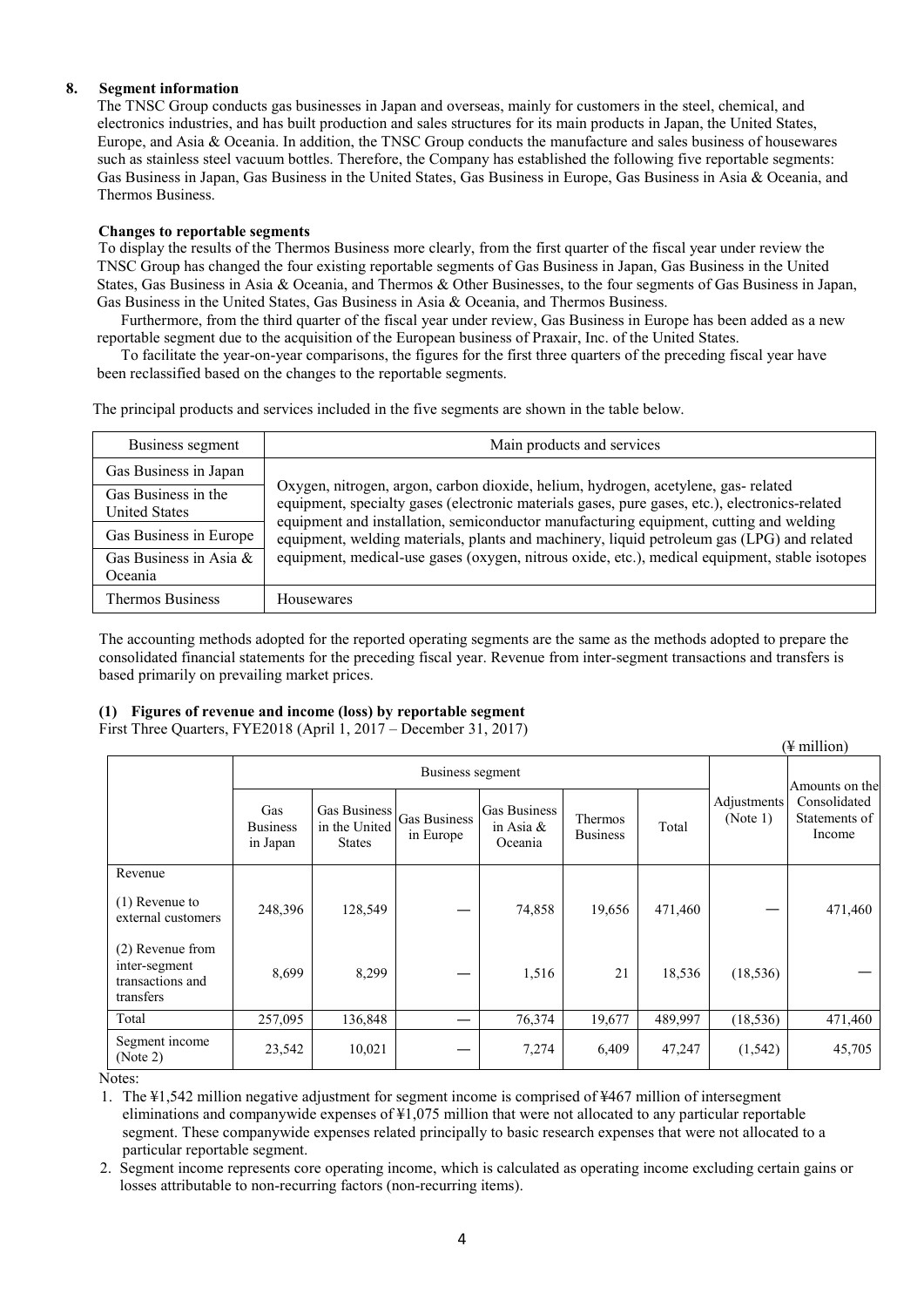# First Three Quarters, FYE2019 (April 1, 2018 – December 31, 2018)

|                                                                    |                                                                                      |         |                                                                      |        |                                     |         |                         | $(\frac{1}{2}$ million)                 |
|--------------------------------------------------------------------|--------------------------------------------------------------------------------------|---------|----------------------------------------------------------------------|--------|-------------------------------------|---------|-------------------------|-----------------------------------------|
|                                                                    | Business segment                                                                     |         |                                                                      |        |                                     |         |                         | Amounts on the                          |
|                                                                    | Gas<br>Gas Business<br>in the United<br><b>Business</b><br>in Japan<br><b>States</b> |         | Gas Business<br>Gas Business<br>in Asia $\&$<br>in Europe<br>Oceania |        | Thermos<br>Total<br><b>Business</b> |         | Adjustments<br>(Note 1) | Consolidated<br>Statements of<br>Income |
| Revenue                                                            |                                                                                      |         |                                                                      |        |                                     |         |                         |                                         |
| $(1)$ Revenue to<br>external customers                             | 265,989                                                                              | 138,856 | 12,687                                                               | 78,887 | 21,609                              | 518,030 |                         | 518,030                                 |
| (2) Revenue from<br>inter-segment<br>transactions and<br>transfers | 6,498                                                                                | 10,090  |                                                                      | 3,004  | 31                                  | 19,625  | (19,625)                |                                         |
| Total                                                              | 272,488                                                                              | 148,946 | 12,687                                                               | 81,892 | 21,641                              | 537,655 | (19.625)                | 518,030                                 |
| Segment income<br>(Note 2)                                         | 21,331                                                                               | 10,526  | 560                                                                  | 8,559  | 7,205                               | 48,183  | (4,312)                 | 43,871                                  |

Notes:

1. The ¥4,312 million negative adjustment for segment income is comprised of ¥345 million of intersegment eliminations and companywide expenses of ¥1,203 million that were not allocated to any particular reportable segment, as well as the expenses of ¥2,762 million to acquire the European business. These companywide expenses related principally to basic research expenses that were not allocated to a particular reportable segment.

2. Segment income represents core operating income, which is calculated as operating income excluding certain gains or losses attributable to non-recurring factors (non-recurring items).

# **(2) Reconciliation of segment income with income before income taxes**

|                                                                                                     |                                      | $(\frac{1}{2})$ million              |
|-----------------------------------------------------------------------------------------------------|--------------------------------------|--------------------------------------|
|                                                                                                     | First three quarters of FYE2018      | First three quarters of FYE2019      |
|                                                                                                     | (April 1, 2017 to December 31, 2017) | (April 1, 2018 to December 31, 2018) |
| Segment income                                                                                      | 45,705                               | 43,871                               |
| Gain on sales of noncurrent assets                                                                  | 1,020                                | 948                                  |
| Share of income (loss) of associates<br>and joint ventures accounted for<br>using the equity method | (457)                                |                                      |
| Other                                                                                               |                                      | (125)                                |
| Operating income                                                                                    | 46,268                               | 44,693                               |
| Financial revenue                                                                                   | 1,173                                | 1,823                                |
| Financial expenses                                                                                  | (3,788)                              | (4,317)                              |
| Income before income taxes                                                                          | 43,653                               | 42,200                               |